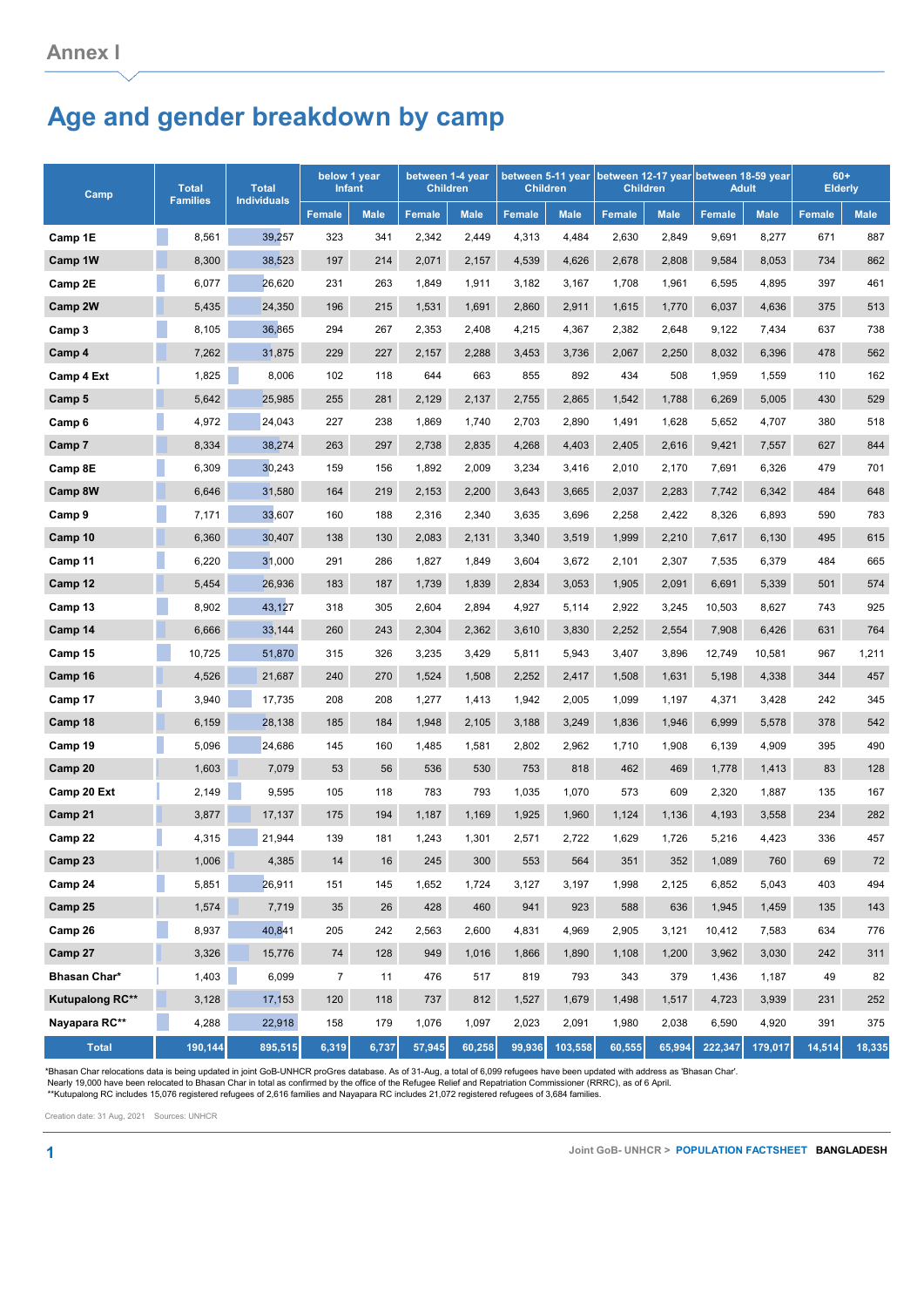## **Population figures by specific needs**

| Camp               | <b>Total Families</b><br>with PSNs | <b>Total</b><br><b>Individuals</b><br>with PSNs | <b>Individuals</b><br>with child at<br>risk | <b>Individuals</b><br>with Disability | <b>Individuals with</b><br>Older person at<br>risk | <b>Individuals with</b><br><b>Serious medical</b><br>condition | <b>Individuals with</b><br>Single parent or<br>caregiver | <b>Individuals with</b><br>Specific legal &<br>physical protection<br>needs | <b>Individuals with</b><br>Unaccompanied /<br>separated child | <b>Other PSNs</b> |
|--------------------|------------------------------------|-------------------------------------------------|---------------------------------------------|---------------------------------------|----------------------------------------------------|----------------------------------------------------------------|----------------------------------------------------------|-----------------------------------------------------------------------------|---------------------------------------------------------------|-------------------|
| Camp 1E            | 1,060                              | 1,165                                           | 27                                          | 399                                   | 93                                                 | 136                                                            | 446                                                      | 61                                                                          | 74                                                            | 39                |
| Camp 1W            | 1,089                              | 1,216                                           | 31                                          | 423                                   | 84                                                 | 144                                                            | 473                                                      | 52                                                                          | 105                                                           | 28                |
| Camp 2E            | 1,437                              | 1,597                                           | 80                                          | 408                                   | 58                                                 | 292                                                            | 662                                                      | 265                                                                         | 87                                                            | 23                |
| Camp 2W            | 1,107                              | 1,234                                           | 79                                          | 304                                   | 46                                                 | 260                                                            | 515                                                      | 136                                                                         | 80                                                            | 21                |
| Camp 3             | 1,150                              | 1,222                                           | 63                                          | 396                                   | 114                                                | 108                                                            | 515                                                      | 64                                                                          | 55                                                            | 45                |
| Camp 4             | 1,104                              | 1,207                                           | 67                                          | 293                                   | 73                                                 | 93                                                             | 529                                                      | 102                                                                         | 116                                                           | 55                |
| Camp 4 Ext         | 335                                | 364                                             | 13                                          | 83                                    | 27                                                 | 28                                                             | 155                                                      | 50                                                                          | 28                                                            | 14                |
| Camp 5             | 893                                | 998                                             | 26                                          | 271                                   | 76                                                 | 126                                                            | 422                                                      | 83                                                                          | 73                                                            | 37                |
| Camp <sub>6</sub>  | 624                                | 689                                             | 26                                          | 233                                   | 24                                                 | 128                                                            | 270                                                      | 26                                                                          | 50                                                            | $\overline{7}$    |
| Camp 7             | 1,250                              | 1,386                                           | 36                                          | 355                                   | 53                                                 | 243                                                            | 596                                                      | 108                                                                         | 120                                                           | 35                |
| Camp 8E            | 996                                | 1,130                                           | 29                                          | 372                                   | 64                                                 | 255                                                            | 402                                                      | 40                                                                          | 67                                                            | 39                |
| Camp 8W            | 881                                | 969                                             | 35                                          | 283                                   | 78                                                 | 87                                                             | 412                                                      | 54                                                                          | 88                                                            | 42                |
| Camp 9             | 1,048                              | 1,201                                           | 44                                          | 237                                   | 114                                                | 51                                                             | 527                                                      | 103                                                                         | 150                                                           | 62                |
| Camp 10            | 808                                | 900                                             | 31                                          | 227                                   | 89                                                 | 27                                                             | 389                                                      | 51                                                                          | 100                                                           | 45                |
| Camp 11            | 701                                | 792                                             | 11                                          | 204                                   | 40                                                 | 32                                                             | 365                                                      | 33                                                                          | 124                                                           | 18                |
| Camp 12            | 718                                | 814                                             | 15                                          | 193                                   | 32                                                 | 77                                                             | 409                                                      | 26                                                                          | 92                                                            | 16                |
| Camp 13            | 1,098                              | 1,192                                           | 47                                          | 327                                   | 60                                                 | 95                                                             | 584                                                      | 51                                                                          | 61                                                            | 43                |
| Camp 14            | 845                                | 890                                             | 28                                          | 266                                   | 75                                                 | 41                                                             | 465                                                      | 47                                                                          | 25                                                            | 20                |
| Camp 15            | 1,225                              | 1,302                                           | 45                                          | 377                                   | 66                                                 | 63                                                             | 702                                                      | 80                                                                          | 49                                                            | 22                |
| Camp 16            | 555                                | 591                                             | 29                                          | 173                                   | 32                                                 | 37                                                             | 298                                                      | 27                                                                          | 23                                                            | 21                |
| Camp 17            | 630                                | 683                                             | 28                                          | 196                                   | 55                                                 | 44                                                             | 297                                                      | 52                                                                          | 62                                                            | 37                |
| Camp 18            | 946                                | 1,027                                           | 44                                          | 259                                   | 76                                                 | 100                                                            | 430                                                      | 61                                                                          | 101                                                           | 48                |
| Camp 19            | 743                                | 806                                             | 20                                          | 206                                   | 34                                                 | 102                                                            | 401                                                      | 25                                                                          | 54                                                            | 24                |
| Camp 20            | 285                                | 324                                             | 11                                          | 84                                    | 13                                                 | 25                                                             | 118                                                      | 32                                                                          | 39                                                            | 21                |
| Camp 20 Ext        | 385                                | 421                                             | 12                                          | 88                                    | 24                                                 | 34                                                             | 198                                                      | 64                                                                          | 34                                                            | 20                |
| Camp 21            | 625                                | 660                                             | 25                                          | 150                                   | 30                                                 | 29                                                             | 339                                                      | 129                                                                         | 23                                                            | 18                |
| Camp 22            | 485                                | 531                                             | 20                                          | 153                                   | 62                                                 | 27                                                             | 265                                                      | 22                                                                          | 21                                                            | 3                 |
| Camp 23            | 340                                | 365                                             | $17$                                        | 41                                    | $16\,$                                             | 40                                                             | 231                                                      | 45                                                                          | 15                                                            | 9                 |
| Camp 24            | 1,277                              | 1,402                                           | 80                                          | 250                                   | 37                                                 | 86                                                             | 772                                                      | 187                                                                         | 115                                                           | 26                |
| Camp 25            | 297                                | 319                                             | 8                                           | $\bf 71$                              | $14\,$                                             | $19\,$                                                         | 190                                                      | ${\bf 28}$                                                                  | 23                                                            | $\mathbf{3}$      |
| Camp 26            | 2,270                              | 2,596                                           | 51                                          | 531                                   | 138                                                | 520                                                            | 1,174                                                    | 173                                                                         | 197                                                           | 146               |
| Camp 27            | 722                                | 810                                             | 23                                          | 174                                   | 30                                                 | 68                                                             | 457                                                      | 42                                                                          | 61                                                            | 21                |
| <b>Bhasan Char</b> | 216                                | 228                                             | $\overline{7}$                              | 46                                    | 8                                                  | 22                                                             | 118                                                      | 28                                                                          | 13                                                            | 14                |
| Kutupalong RC*     | 1,122                              | 1,433                                           | 12                                          | 160                                   | 18                                                 | 122                                                            | 169                                                      | 571                                                                         | 21                                                            | 513               |
| Nayapara RC*       | 1,514                              | 1,871                                           | $\overline{c}$                              | 267                                   | 59                                                 | 119                                                            | 301                                                      | 624                                                                         | 43                                                            | 750               |
| <b>Total</b>       | 30,781                             | 34,335                                          | 1,122                                       | 8,500                                 | 1,912                                              | 3,680                                                          | 14,596                                                   | 3,542                                                                       | 2,389                                                         | 2,285             |

\*Kutupalong RC includes 1,236 registered refugees of 962 families and Nayapara RC includes 1,607 registered refugees of 1,296 families.

**Creation date: 31 Aug**, 2021 **Sources:** UNHCR